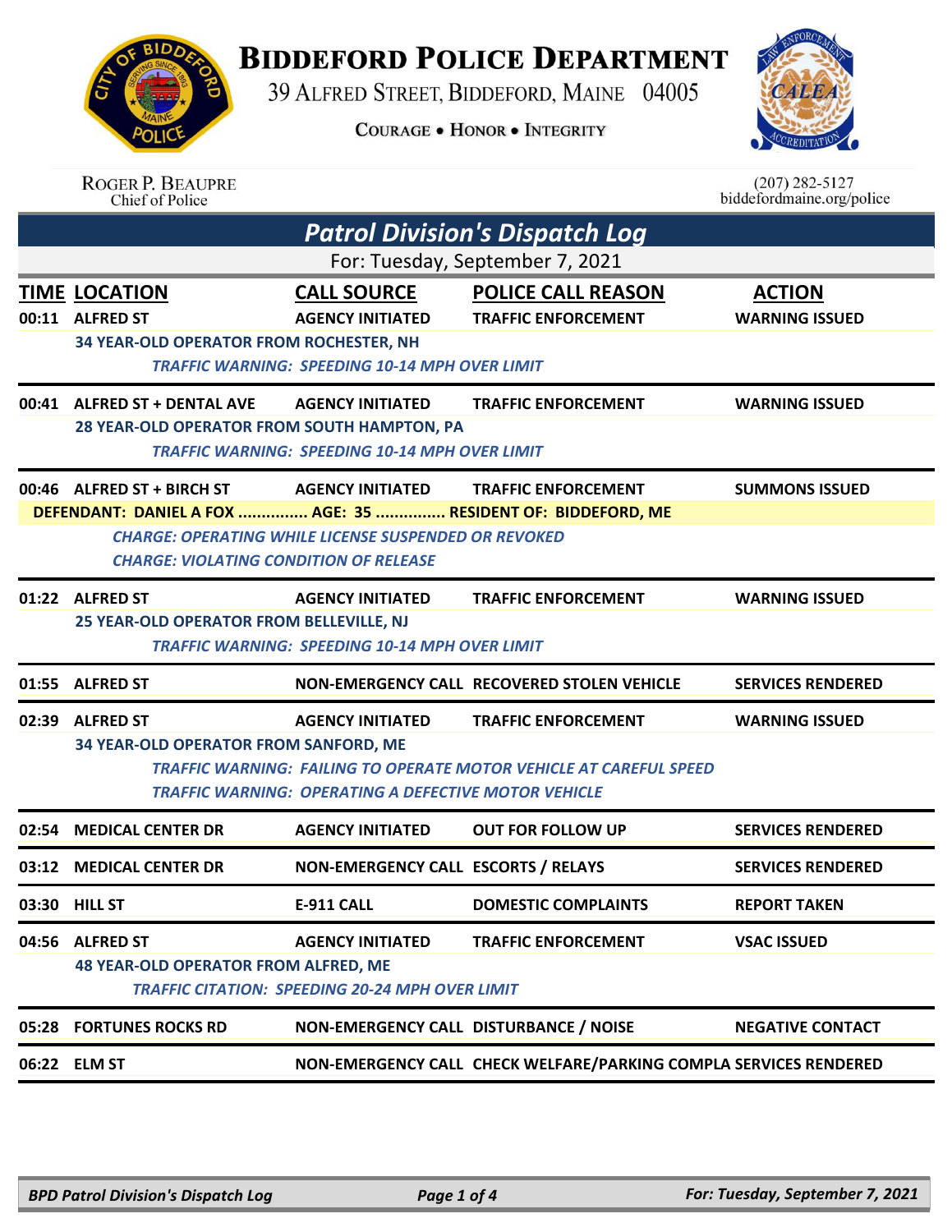**TIME LOCATION CALL SOURCE POLICE CALL REASON ACTION**

**06:36 ELM ST AGENCY INITIATED TRAFFIC ENFORCEMENT WARNING ISSUED**

## **22 YEAR-OLD OPERATOR FROM BUXTON, ME**

 *TRAFFIC WARNING: FAILURE TO DISPLAY FRONT REGISTRATION PLATE TRAFFIC WARNING: OPERATE VEHICLE W/O VALID INSPECTION CERTIFICATE* 

| 06:46 GUINEA RD + CHRETIEN RD                 |                                             | NON-EMERGENCY CALL VEHICLE CRASH - POLICE ONLY                          | <b>SERVICES RENDERED</b> |
|-----------------------------------------------|---------------------------------------------|-------------------------------------------------------------------------|--------------------------|
| 06:54 HEALTHCARE DR                           |                                             | <b>ALARM - POLICE</b>                                                   | <b>FALSE ALARM</b>       |
| 07:02 ALFRED ST                               | <b>WALK-IN AT STATION</b>                   | <b>DRUG BOX</b>                                                         | <b>SERVICES RENDERED</b> |
| 07:19 MITCHELL LN                             | <b>WALK-IN AT STATION</b>                   | <b>DOMESTIC COMPLAINTS</b>                                              | <b>REPORT TAKEN</b>      |
| 07:42 ALFRED ST                               |                                             | <b>NON-EMERGENCY CALL MENTAL ILLNESS CASES</b>                          | <b>SERVICES RENDERED</b> |
| 07:47 ALFRED ST                               | <b>NON-EMERGENCY CALL SUSPICION</b>         |                                                                         | <b>SERVICES RENDERED</b> |
| 07:57 MAIN ST                                 |                                             | <b>ALARM - POLICE</b>                                                   | <b>FALSE ALARM</b>       |
| 08:06 SOUTH ST + ELM ST                       | NON-EMERGENCY CALL ANIMAL COMPLAINT         |                                                                         | <b>NEGATIVE CONTACT</b>  |
| 08:23 BRADBURY ST                             | <b>NON-EMERGENCY CALL CRIMINAL MISCHIEF</b> |                                                                         | <b>REPORT TAKEN</b>      |
| 08:29 MAIN ST                                 | <b>NON-EMERGENCY CALL SUSPICION</b>         |                                                                         | <b>GONE ON ARRIVAL</b>   |
| 08:48 ALFRED ST                               | <b>AGENCY INITIATED</b>                     | <b>OUT FOR FOLLOW UP</b>                                                | <b>SERVICES RENDERED</b> |
| 09:35 CHAPEL ST                               | <b>AGENCY INITIATED</b>                     | <b>OUT FOR FOLLOW UP</b>                                                | <b>SERVICES RENDERED</b> |
| 09:38 BACON ST                                | <b>RADIO</b>                                | <b>ARTICLES LOST/FOUND</b>                                              | <b>SERVICES RENDERED</b> |
| 09:42 ALFRED ST                               | <b>AGENCY INITIATED</b>                     | <b>OUT FOR FOLLOW UP</b>                                                | <b>SERVICES RENDERED</b> |
| 09:46 ALFRED ST                               | <b>AGENCY INITIATED</b>                     | <b>PAPERWORK</b>                                                        | <b>SUMMONS ISSUED</b>    |
| <b>CHARGE: CRIMINAL MISCHIEF</b>              |                                             | DEFENDANT: WILSON ECHEVARRIA  AGE: 46  RESIDENT OF: BIDDEFORD, ME       |                          |
| 10:06 OAKWOOD LN                              |                                             | <b>NON-EMERGENCY CALL MENTAL ILLNESS CASES</b>                          | <b>SERVICES RENDERED</b> |
| 10:30 FOSS ST                                 | <b>WALK-IN AT STATION</b>                   | <b>PAPERWORK</b>                                                        | <b>SERVICES RENDERED</b> |
| 10:38 SUMMER ST                               | <b>NON-EMERGENCY CALL HARASSMENT</b>        |                                                                         | <b>SERVICES RENDERED</b> |
| 10:48 SOUTH ST                                | NON-EMERGENCY CALL JUVENILE OFFENSES        |                                                                         | <b>NEGATIVE CONTACT</b>  |
| 10:54 TIGER WAY                               |                                             | NON-EMERGENCY CALL PUBLIC URINATION/DEFECATION SUMMONS ISSUED           |                          |
| <b>CHARGE: PUBLIC URINATION OR DEFECATION</b> |                                             | DEFENDANT: CIVIL VIOLATION BY A MALE  AGE: 33  RESIDENT OF: SANFORD, ME |                          |
| 11:29 ALFRED ST                               | NON-EMERGENCY CALL WARRANT ARREST           |                                                                         | <b>NEGATIVE CONTACT</b>  |
| 11:31 ROUND HILL ST                           | <b>NON-EMERGENCY CALL OUT FOR FOLLOW UP</b> |                                                                         | <b>SERVICES RENDERED</b> |
| 11:58 ALFRED ST                               | <b>NON-EMERGENCY CALL CIVIL COMPLAINT</b>   |                                                                         | <b>CIVIL COMPLAINT</b>   |
| 12:05 BRIARWOOD DR                            | <b>WALK-IN AT STATION</b>                   | <b>PAPERWORK</b>                                                        | <b>SERVICES RENDERED</b> |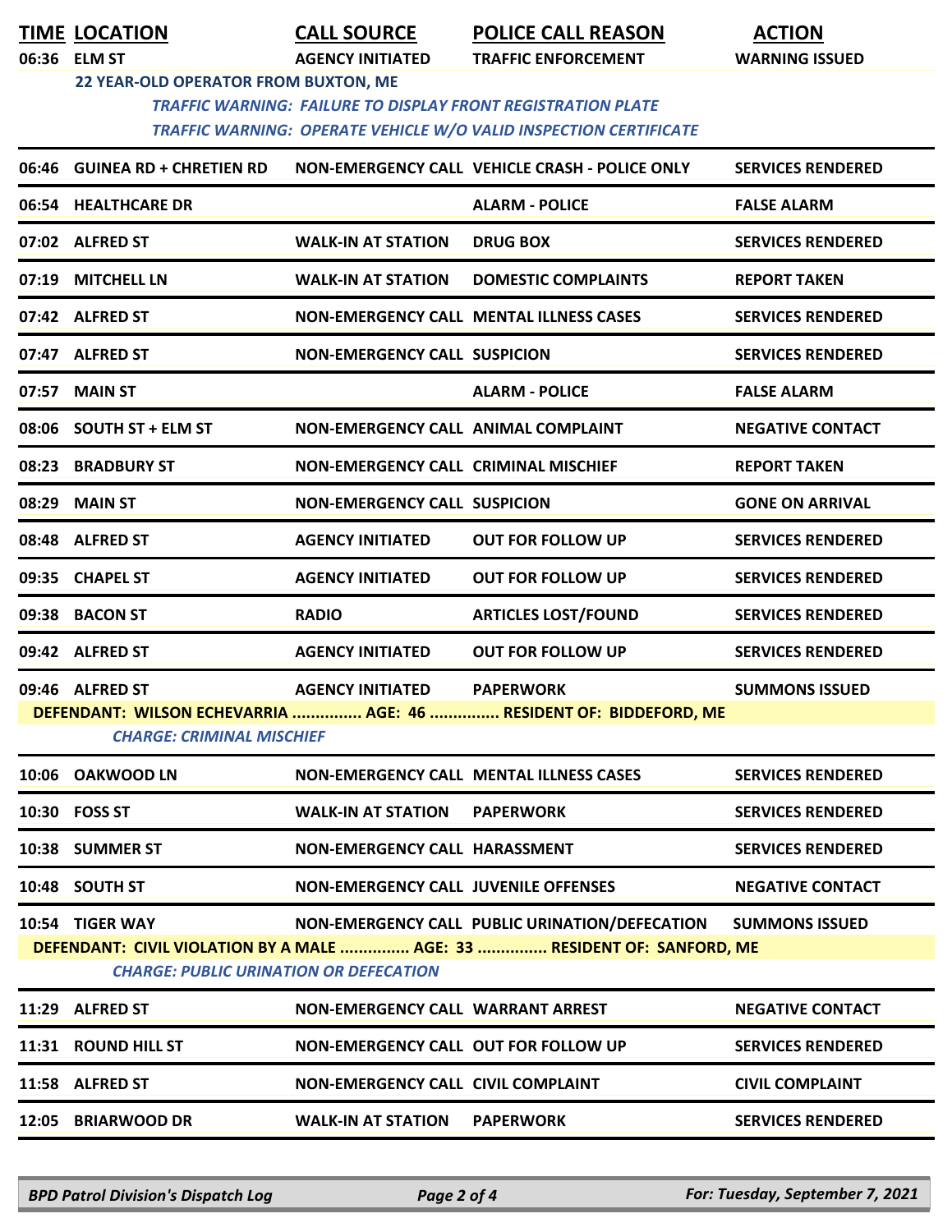|       | <b>TIME LOCATION</b>                                                                                                                                                                                                                                                                                                                                                      | <b>CALL SOURCE</b>                         | <b>POLICE CALL REASON</b>                             | <b>ACTION</b>               |  |  |
|-------|---------------------------------------------------------------------------------------------------------------------------------------------------------------------------------------------------------------------------------------------------------------------------------------------------------------------------------------------------------------------------|--------------------------------------------|-------------------------------------------------------|-----------------------------|--|--|
|       | 12:31 HILL ST                                                                                                                                                                                                                                                                                                                                                             | <b>E-911 CALL</b>                          | <b>CHECK WELFARE</b>                                  | <b>REPORT TAKEN</b>         |  |  |
|       | 12:32 BRIARWOOD DR                                                                                                                                                                                                                                                                                                                                                        | <b>AGENCY INITIATED</b>                    | <b>PAPERWORK</b>                                      | <b>PAPERWORK NOT SERVED</b> |  |  |
|       | 12:45 BRIARWOOD DR                                                                                                                                                                                                                                                                                                                                                        | <b>OTHER</b>                               | <b>PAPERWORK</b>                                      | <b>SERVICES RENDERED</b>    |  |  |
|       | 12:46 MT VERNON ST                                                                                                                                                                                                                                                                                                                                                        | <b>AGENCY INITIATED</b>                    | <b>OUT FOR FOLLOW UP</b>                              | <b>SERVICES RENDERED</b>    |  |  |
|       | 12:51 HILL ST                                                                                                                                                                                                                                                                                                                                                             | <b>OTHER</b>                               | <b>PAPERWORK</b>                                      | <b>SERVICES RENDERED</b>    |  |  |
|       | 13:00 HORRIGAN CT                                                                                                                                                                                                                                                                                                                                                         | <b>E-911 CALL</b>                          | <b>MENTAL ILLNESS CASES</b>                           | <b>SERVICES RENDERED</b>    |  |  |
|       | 13:38 MEDICAL CENTER DR                                                                                                                                                                                                                                                                                                                                                   | NON-EMERGENCY CALL ARTICLES LOST/FOUND     |                                                       | <b>REPORT TAKEN</b>         |  |  |
|       | 14:00 OAK ST + ACORN ST                                                                                                                                                                                                                                                                                                                                                   | <b>AGENCY INITIATED</b>                    | <b>OUT FOR FOLLOW UP</b>                              | <b>SERVICES RENDERED</b>    |  |  |
|       | 14:09 BLANDINGS WAY                                                                                                                                                                                                                                                                                                                                                       | NON-EMERGENCY CALL PARKING COMPLAINT       |                                                       | <b>GONE ON ARRIVAL</b>      |  |  |
|       | 14:16 MAIN ST                                                                                                                                                                                                                                                                                                                                                             |                                            | NON-EMERGENCY CALL VEHICLE CRASH - POLICE ONLY        | <b>STATE FORM TAKEN</b>     |  |  |
|       | 14:46 BAYBERRY RD                                                                                                                                                                                                                                                                                                                                                         | <b>E-911 CALL</b>                          | 911 MISUSE                                            | <b>SERVICES RENDERED</b>    |  |  |
|       | 15:00 ELM ST                                                                                                                                                                                                                                                                                                                                                              |                                            | NON-EMERGENCY CALL VEHICLE CRASH - POLICE ONLY        | <b>SERVICES RENDERED</b>    |  |  |
|       | 15:05 ELM ST                                                                                                                                                                                                                                                                                                                                                              | <b>NON-EMERGENCY CALL BOLO</b>             |                                                       | <b>NEGATIVE CONTACT</b>     |  |  |
| 15:17 | <b>BOULDER WAY</b>                                                                                                                                                                                                                                                                                                                                                        |                                            | NON-EMERGENCY CALL VEHICLE CRASH - POLICE ONLY        | <b>STATE FORM TAKEN</b>     |  |  |
|       | 15:21 ALFRED ST<br><b>TRAFFIC ENFORCEMENT</b><br><b>WARNING ISSUED</b><br><b>AGENCY INITIATED</b><br>28 YEAR-OLD OPERATOR FROM BIDDEFORD, ME<br>TRAFFIC WARNING: FAILING TO NOTIFY STATE OF NAME AND ADDRESS CHANGE<br><b>TRAFFIC WARNING: OPERATING VEHICLE WITH INADEQUATE BRAKE LIGHTS</b><br>TRAFFIC WARNING: USE OF HANDHELD DEVICE WHILE OPERATING MV (1ST OFFENSE) |                                            |                                                       |                             |  |  |
| 15:42 | <b>MAIN ST</b>                                                                                                                                                                                                                                                                                                                                                            | <b>E-911 CALL</b>                          | <b>VIOL OF BAIL CONDITIONS</b>                        | <b>SUMMONS ISSUED</b>       |  |  |
|       | DEFENDANT: KENNETH GERARD MARCOTTE  AGE: 57  RESIDENT OF: SACO, ME<br><b>CHARGE: DRINKING IN PUBLIC</b><br><b>CHARGE: VIOLATING CONDITION OF RELEASE</b>                                                                                                                                                                                                                  |                                            |                                                       |                             |  |  |
|       | <b>15:45 HILL ST</b>                                                                                                                                                                                                                                                                                                                                                      | <b>OTHER</b>                               | <b>OUT FOR FOLLOW UP</b>                              | <b>SERVICES RENDERED</b>    |  |  |
|       | 16:06 HORRIGAN CT                                                                                                                                                                                                                                                                                                                                                         |                                            | <b>NON-EMERGENCY CALL DOMESTIC COMPLAINTS</b>         | <b>REPORT TAKEN</b>         |  |  |
|       | 16:33 GEORGE ST                                                                                                                                                                                                                                                                                                                                                           | <b>NON-EMERGENCY CALL PAPERWORK</b>        |                                                       | <b>PAPERWORK SERVED</b>     |  |  |
|       | 16:35 HILL ST                                                                                                                                                                                                                                                                                                                                                             | <b>AGENCY INITIATED</b>                    | <b>PRO-ACTIVE DV RESPONSE TEAM</b>                    | <b>NEGATIVE CONTACT</b>     |  |  |
|       | 16:44 MAIN ST + ELM ST                                                                                                                                                                                                                                                                                                                                                    | <b>NON-EMERGENCY CALL BOLO</b>             |                                                       | <b>NEGATIVE CONTACT</b>     |  |  |
|       | 16:47 ELM ST                                                                                                                                                                                                                                                                                                                                                              | <b>NON-EMERGENCY CALL ANIMAL COMPLAINT</b> |                                                       | <b>SERVICES RENDERED</b>    |  |  |
|       | 16:55 HILL ST                                                                                                                                                                                                                                                                                                                                                             | <b>AGENCY INITIATED</b>                    | <b>PROTECTION FROM ABUSE SERVICE PAPERWORK SERVED</b> |                             |  |  |
|       | <b>16:57 HIGH ST</b>                                                                                                                                                                                                                                                                                                                                                      | <b>AGENCY INITIATED</b>                    | <b>PRO-ACTIVE DV RESPONSE TEAM</b>                    | <b>NO VIOLATION</b>         |  |  |
|       | 17:00 POOL ST                                                                                                                                                                                                                                                                                                                                                             | <b>E-911 CALL</b>                          | <b>ASSIST: MEDICAL</b>                                | <b>NO TRANSPORT</b>         |  |  |
|       |                                                                                                                                                                                                                                                                                                                                                                           |                                            |                                                       |                             |  |  |